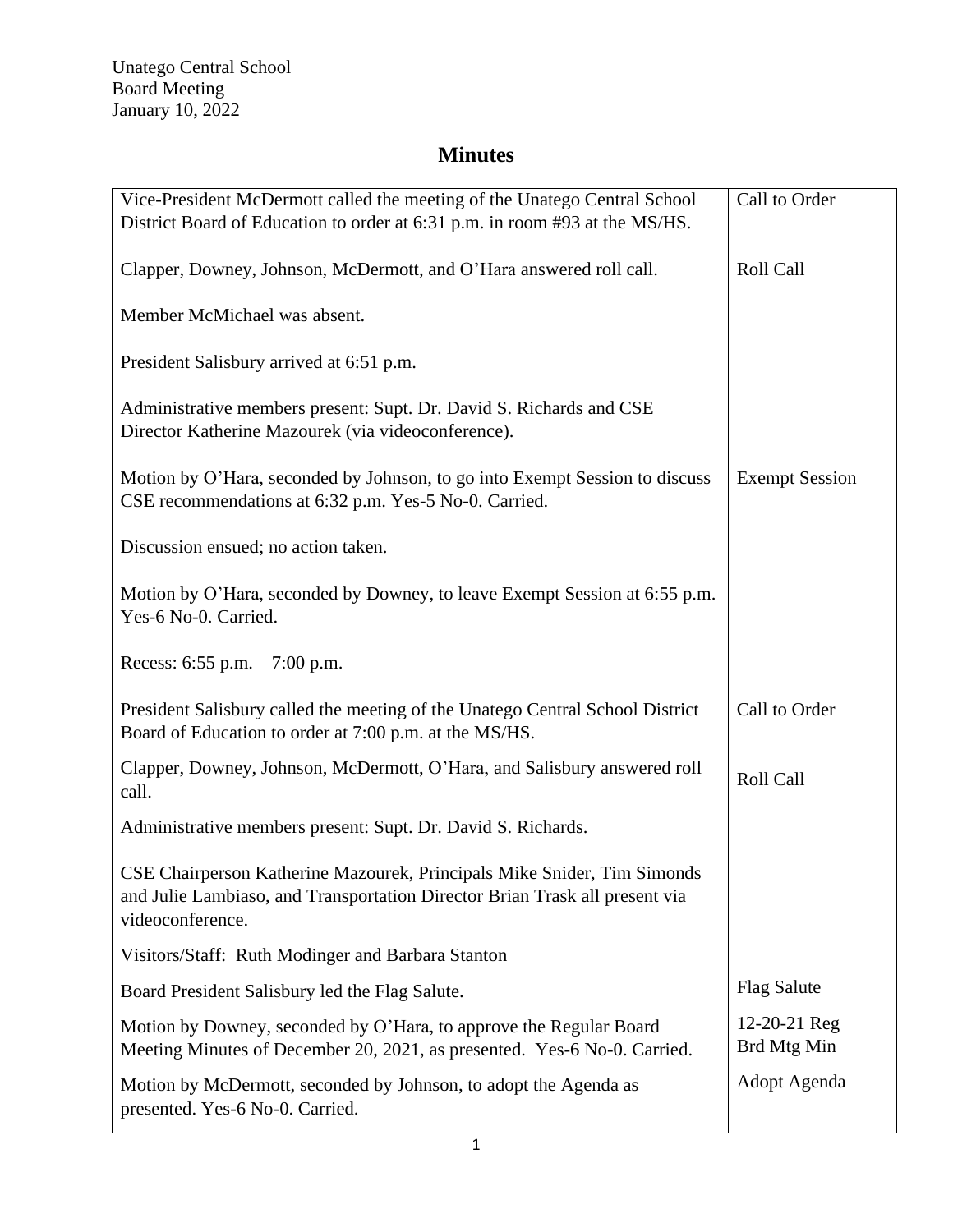## **Minutes**

| <b>Public Comment-None</b>                                                                                                |                           |
|---------------------------------------------------------------------------------------------------------------------------|---------------------------|
| <i><u><b>Presentations</b></u></i>                                                                                        |                           |
| Administrators' Report – Elementary Principal Mike Snider:                                                                | M. Snider                 |
| CBT test simulations will be performed this week.<br>$\bullet$                                                            |                           |
| Fast Bridge 2-5 is up and running. Baselines established.<br>$\bullet$                                                    |                           |
| K-1 one on one Fast Bridge round 1 guiding RTI & AIS.                                                                     |                           |
|                                                                                                                           | T. Simonds                |
| Middle School Principal Tim Simonds:<br><b>CBT</b> test simulations                                                       |                           |
| $\bullet$                                                                                                                 |                           |
| Holiday concert before break was great.<br>$\bullet$                                                                      |                           |
| MS Musical rehearsals are underway for a Mid-March Performance                                                            |                           |
| High School Principal Julie Lambiaso:                                                                                     |                           |
| Back to basics<br>$\bullet$                                                                                               | J. Lambiaso               |
| January Regents exams cancelled.                                                                                          |                           |
| Covid cases are up<br>$\bullet$                                                                                           |                           |
|                                                                                                                           |                           |
| Superintendent's Report - Dr. David S. Richards:                                                                          | Supt. Richards            |
| COVID updates                                                                                                             |                           |
| Capital Project updates<br>$\bullet$                                                                                      |                           |
| <b>Administrative Action</b>                                                                                              |                           |
| Motion by O'Hara, seconded by Downey, to approve the following resolutions                                                |                           |
| 4.1-4.7 as presented. Yes-6 No-0. Carried.                                                                                |                           |
|                                                                                                                           |                           |
| RESOLVED: Upon the recommendation of the Superintendent of Schools that                                                   | Approve CSE               |
| this Board does hereby approve CSE Recommendations as presented.                                                          | Recommendations           |
|                                                                                                                           | <b>Revised Corrective</b> |
| RESOLVED: Upon the recommendation of the Superintendent of Schools that                                                   | <b>Action Plan</b>        |
| this Board does hereby approve the revised Corrective Action Plan as presented<br>(Extra Classroom Financial Statements). |                           |
|                                                                                                                           |                           |
| RESOLVED: Upon the recommendation of the Superintendent of Schools that                                                   | Appt. K. Gascon-          |
| this Board does hereby appoint Kim Gascon elementary after school Robotics                                                | Robotics Advisor          |
| Advisor as presented.                                                                                                     |                           |
|                                                                                                                           |                           |
| RESOLVED: Upon the recommendation of the Superintendent of Schools that                                                   | Appt. M. Joyce-           |
| this Board does hereby appoint Melissa Joyce elementary after school Robotics                                             | Robotics Asst.            |
| Assistant Advisor as presented.                                                                                           | Advisor                   |